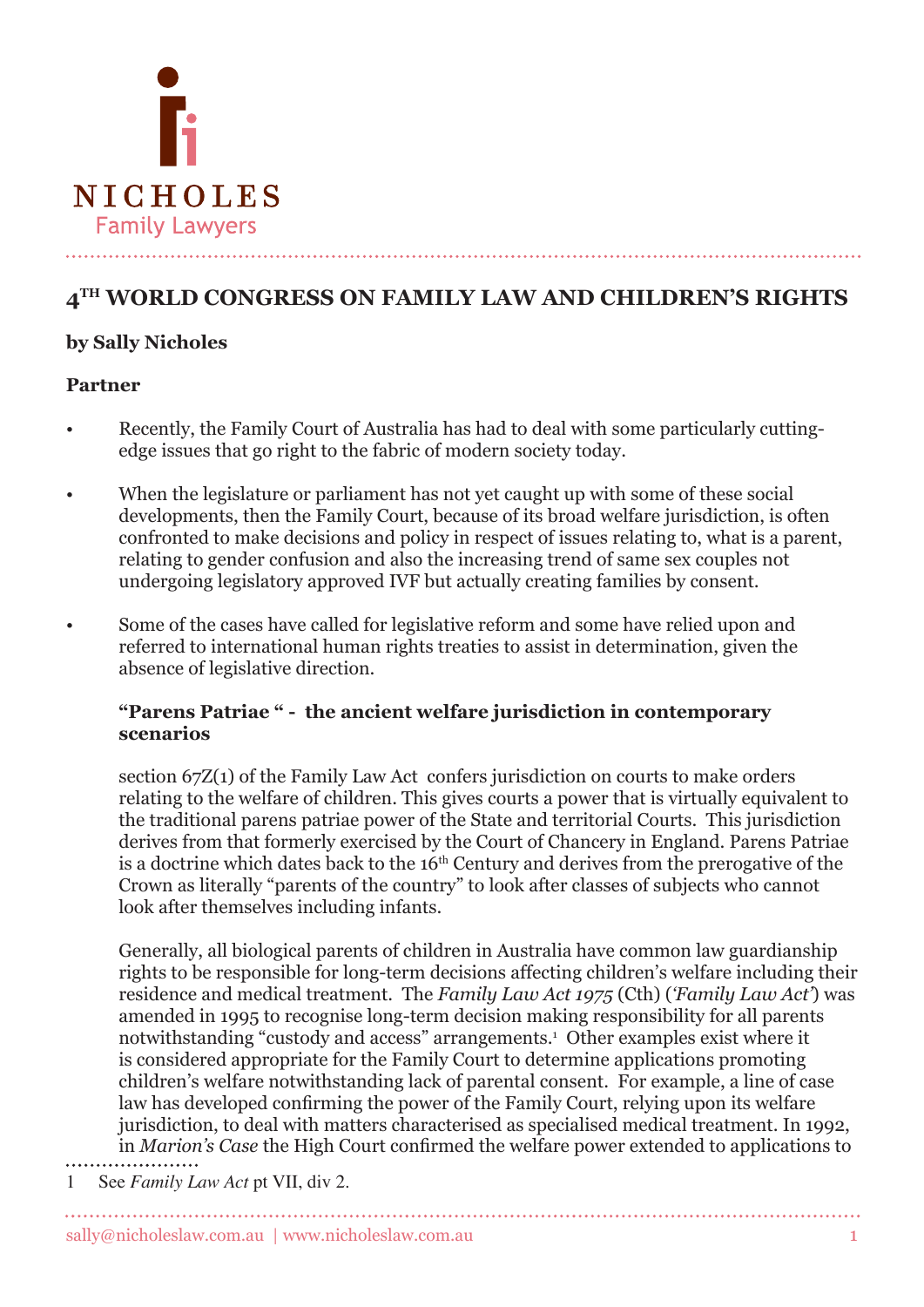sterilise minors with serious intellectual disabilities.<sup>2</sup> In 1999 a single Judge of the Family Court determined that the welfare jurisdiction extended to a child wishing to undergo a sex change operation notwithstanding the consent of the parents.

# **Parental Rights of Homosexual Couples recognised by the Family Court**

## *Child to Lesbian Couple (Re Patrick): A child's right to a relationship with his biological father*

In the recent case of *Re Patrick;* A*n Application Concerning Contact* His Honour Justice Guest considered whether a man who donated sperm to a lesbian couple could be considered a parent under the Family Law Act, ("the Act"). The lesbian couple had entered into an agreement with the man prior to insemination that they would be to all intents and purposes, the parents of the child. The lesbian couple placed an advertisement in the local gay press seeking a male willing to provide genetic material to artificially inseminate the mother. The parties met and agreed to commence the process. For the first few months after insemination the parties proceeded amicably, however prior to the birth the parties' relationship became difficult as the role of the biological father would play in the child's life became contested. The mother and co parent withdrew all communication from the father and did not inform him of the birth. The father instituted court proceedings and by agreement he commenced contact with the child, Patrick. Over a period of approximately one year the relationship between the parties further deteriorated until the mother and co parent unilaterally withdrew contact. The father recommenced proceedings at the Family Court of Australia seeking regular graduated contact and the mother and co parent cross applied seeking that the father have no contact with Patrick.

The hearing of this matter ran for 9 days and Justice Guest heard evidence from all parties. He generally preferred the evidence of the father and found the mother to be irrational in her evidence. The major issue of contention was the terms of the agreement entered into by the parties when first discussing the insemination process. Justice Guest preferred the father's evidence that he informed the mother that he wanted to be involved with the child's life for one or two days per week. The father deposed that he had always wanted to be a father and to be involved in the care and support of the child. His evidence was that the mother and co parent agreed to this arrangement. Justice Guest accepted the father's evidence that the parties agreed on this arrangement.

In determining this case Justice Guest called for legislative reform he stated at 653 "It is time that the legislature considered some of the matters raised, including the nature of parenthood, the meaning of family, and the role of the law in regulating arrangements within the gay and lesbian community. The child at the centre of this dispute is part of a new and rapidly increasing generation of children being conceived and raised by gay and lesbian parents. However, under the current legislative regime , Patrick's biological and social reality remains unrecognised. Whilst the legislature may face unique challenges in drafting reform that acknowledges and protects children such as Patrick and the family units to which they belong, this is not a reason for inaction."

at 651 "Gay and lesbian families are a relatively newly recognised , and it seems a growing phenomen in Australian society. While they represent a minority of families, surveys of lesbian women in NSW have found that approximately 20% have children and over 40% are considering having children in the future.: see V Barbeler "The Young Lesbian Report: A Study of Attittudes

 $\mathcal{D}_{\alpha}$ *Secretary, Department of Health & Community Services v JWB* [1992] 175 CLR, 218 ('*Marion's Case*').

 *In Re A* (1993) 16 Fam LR 715.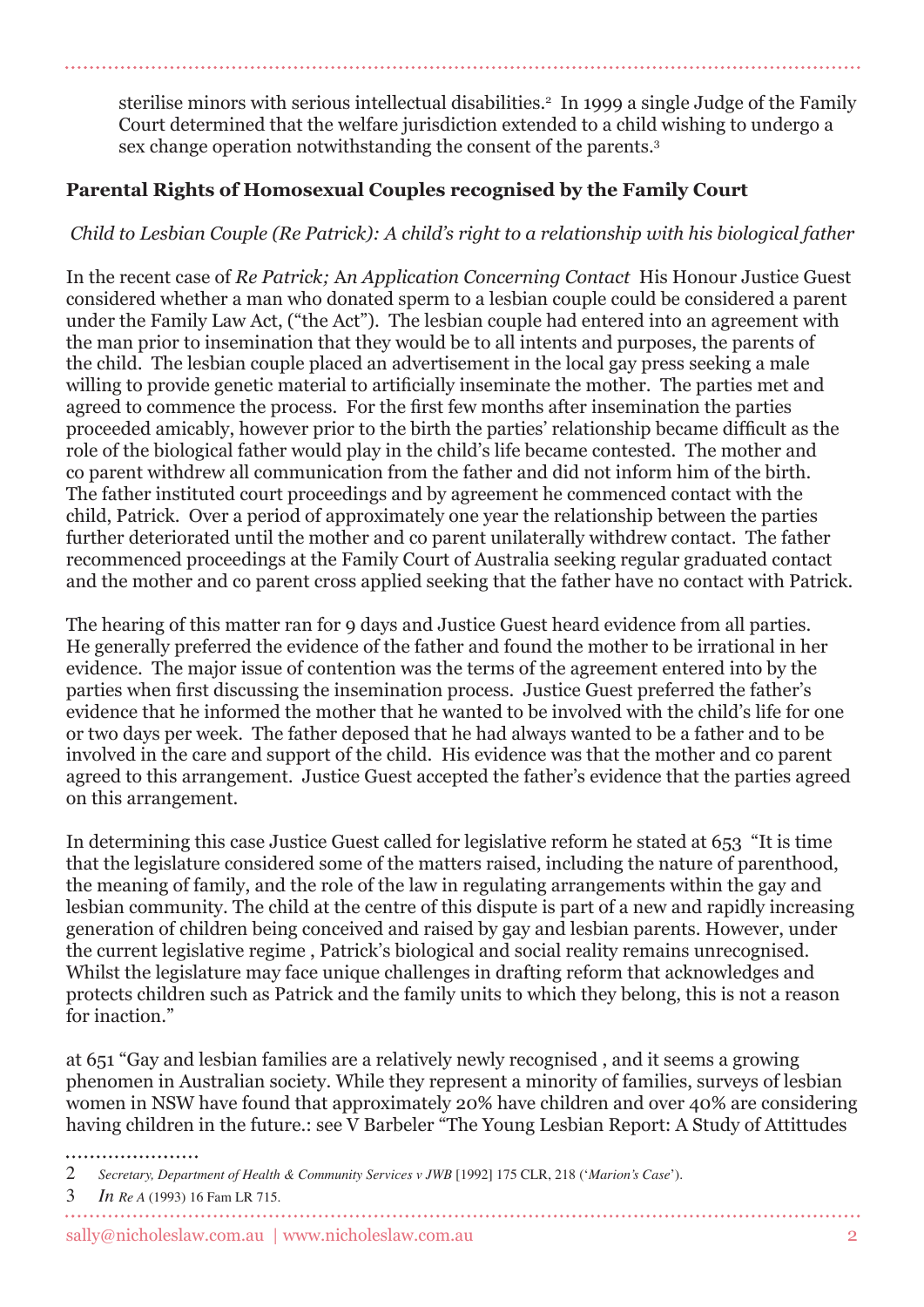and Behaviours of Adolscent Lesbians today." Twenty Ten Association ,Sydney 1992; Lesbians on the Loose, 1995 Readership Survey, vol 7(3) , p9.

Although gay and lesbian families are increasing they cannot be homogenised into one group for they may take many forms. Children conceived via artifical insemination may have only 2 mothers ,others such as Patrick may have 2 mothers and a father, and others may have 2 mothers and two fathers. Within each of these family forms there may be a variety of involvement in the child's life.

Justice Guest considered section 68F(1) of the Act, which outlines factors to consider when determining the best interests of the child. He found that the child had a loving relationship with the mother and co parent as his primary carers and found that the child was familiar with his father and had developed a relationship with him. He further determined that all parties had the capacity to care for Patrick. He found that the mother and co parent had an obligation to facilitate contact with the father.

Justice Guest found that the father was not a parent as defined pursuant to the Act despite the fact that the child bore his genetic blue print. He determined that section 60H(3) of the Act provides that a child born of a sperm donor is to be regarded as the child of the biological father and the biological father as parent only if there is specific State law which expressly confers that status on a sperm donor. There are no prescribed laws in any state or territory to that effect. The father in this case therefore fell outside the scope of the definition of parent pursuant to the Act.

Justice Guest found that the mother and co parent were Patrick's parents. However, Justice Guest found that given the father's active role in the child's life, he should be considered a "person interested" in the welfare of the child. He was therefore entitled to have certain parental responsibilities conferred upon him, including regular contact with the child.

Justice Guest identified the need for State laws to be enacted to make available to lesbian women and their known donors a well regulated artificial insemination scheme with all the medical safeguards available to heterosexual couples. He further suggests that section 60(H) be amended to safeguard the interests of co parents and known "sperm donors" in contested residency and parenting cases.

#### *The case entitled: Child to Male Homosexual Couple (Re Mark): Parental Responsibility of a Sperm Donor was heard after Re: Patrick by a single Judge of the Family Court*

At issue in *Re Mark; An Application Relating to Parental Responsibilities* was who should have responsibility for the care, welfare and development of Mark, a one year old child born in the United States. The applicants, Mr X and Mr Y, were a gay couple who travelled to the United States to arrange a surrogate agreement with Mr and Ms S. In 1992 Ms S gave birth to Mark, who was conceived from a donor egg from an anonymous donor and the sperm of Mr X pursuant to the surrogate agreement. Mr X was listed as the child's father on his birth certificate with Ms S as the child's mother. Pursuant to the surrogacy agreement Ms S and her husband Mr S agreed to relinquish all their rights as parents of the child. This agreement is not legally recognised in Australia.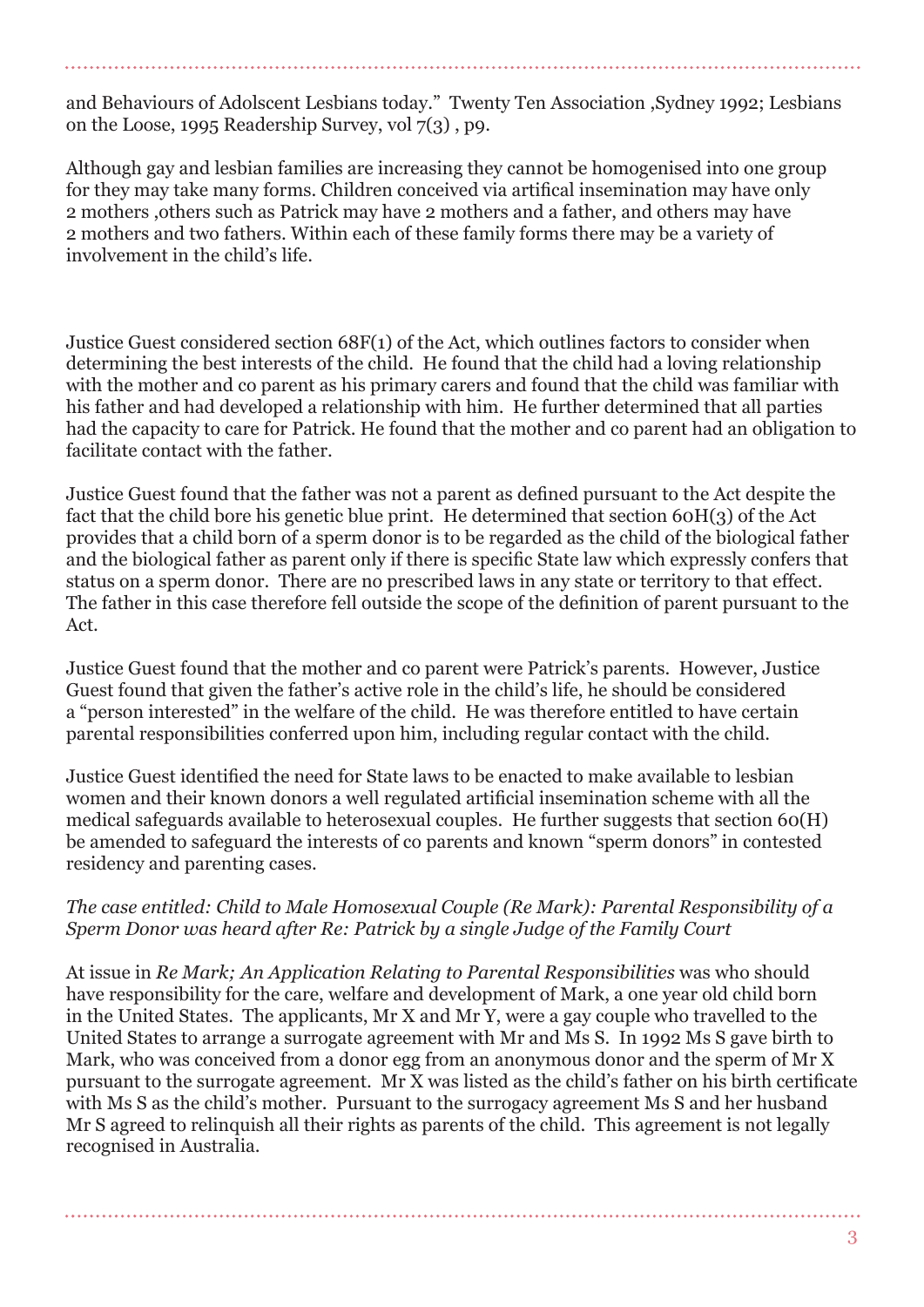Her Honour Justice Brown found that Mr Y was clearly not a parent of the child, but rather was a person concerned with Mark's care, welfare and development. Her Honour Justice Brown disagreed with Justice Guest's reasoning in *Re Patrick* that the definition of 'parent' is dependent on State legislation recognising the parental role of sperm donors. She determined that the definition of 'parent' within the Act is broad. Although Her Honour suggested it was open to her to find Mr X a parent she refrained from doing so. She did this on the basis that the case before her was uncontested and she did not hear any arguments opposing such a finding. In circumstances when determining that Mr X was the parents of the child could impact on the rights of sperm donors in general she elected not to make such a finding.

Her Honour Justice Brown noted that the realities of Mark's life indicated that Mr X was his parent. Her Honour granted a parenting order on the basis of Mr X's role as a person concerned with Mark's care, welfare and development. She made orders that both men be responsible for the long term welfare of the child.

The reluctance of Her Honour Justice Brown to find that Mr X was a 'parent' of Mark under the *Family Law Act* appears to have been influenced by the impact that such a finding would have on sperm donors and people involved in artificial conception procedures, and the responsibilities or entitlements that could be imposed on them as a result. Her Honour Justice Brown was of the view that given the social and legal complexity of the matter, it was inappropriate for it to be the subject of judicial development. Like Justice Guest, she also recommended that this area of law be reconsidered by the legislature.

## **Authorisation for teenager to commence treatment for gender dysphoria**

In the recent case of *Re Alex*, Chief Justice Nicholson ruled that a 13 year old biological girl was able to commence treatment for gender dysphoria, or 'transsexualism'. In this case the child had always identified as a male, wore male clothes, used the male toilets and otherwise presented as a male. The Chief Justice found that the child was able to enrol at school using a male name, and commence administration of the oral contraceptive pill to stop mensuration immediately. He further ordered that the child, in consultation with his treating medical practitioners was able to commence irreversible hormonal treatment at a later date but prior to his 18<sup>th</sup> birthday. The proposed treatment would stimulate facial hair growth, masculinization of his voice and physique and lengthening of the clitoris.

The Chief Justice determined that this type of medical treatment fell outside the scope of parental authority and that it is necessary to obtain court approval before commencing such treatment on a child. This decision extends the category of 'special medical procedure' cases which have traditionally focused on proposed non-therapeutic sterilization of intellectually disabled girls. In considering whether to approve the proposed treatment the court must consider a number of factors as follows:

- The particular condition of the child or young person which requires the procedure or treatment.
- The nature of the procedure or treatment proposed.
- The reasons for which it is proposed that the procedure or treatment be carried out.
- The alternative courses of treatment that are available in relation to that condition.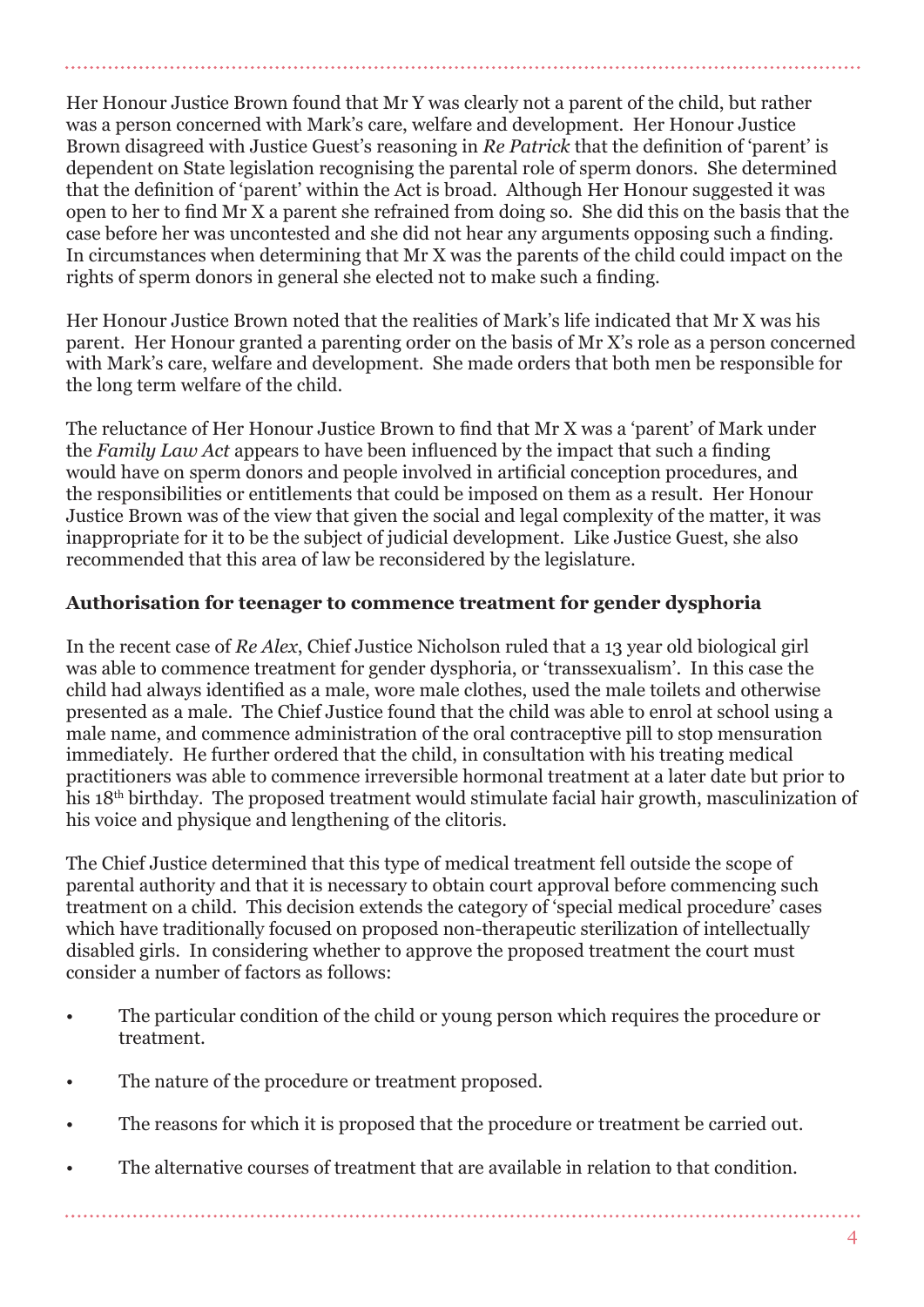- The desirability of an effect of authorising the procedure for treatment proposed rather than available alternative.
- The physical effects on the child or young person and the psychological and social implications for the child or young person of authorising the proposed procedure or treatment or not authorising the proposed procedure or treatment.
- The nature and degree of any risk to the child or young person of authorising the proposed procedure or treatment or not authorising the proposed procedure or treatment.
- The views (if any) expressed by the guardian(s) of the child or young person, a person who is entitled to the custody of the child or young person, a person who is responsible for the daily care and control of the child or young person, and the child or young person himself, to the proposed procedure or treatment and to any alternative procedure or treatment.

In considering these factors the Court will determine each fact or situation individually with a focus on the best interests of the particular child. After considering evidence from the child's medical practitioners including psychiatric reports the Chief Justice determined that it was in the child's best interests to undergo the procedure. The medical evidence suggested that the child was at risk of self harm if the treatment was not commenced. The Chief Justice ordered that the treatment be approached in two stages, with the irreversible treatment to take place after the child turned 16. This would allow time for the child to undergo continuing psychiatric treatment and therapy and to ensure that the child was ready to commence the irreversible treatment process.

This decision highlights the ability of the Family Court to consider sensitive issues with a focus on the rights of the child in the particular factual circumstances. This decision is very fact specific and does not support the proposition that the court will allow all children wishing to undergo gender realignment treatment to commence the procedure. Rather, the court will consider each individual case on the merits.

## **Parens Patriae and Children in Detention**

In the case of *B and B "Children in Immigration Detention"*, the Full Court of the Family Court determined that the Family Court of Australia, had jurisdiction to make orders in respect of non citizen children held in immigration detention as part of a general discretionary welfare over all children. The Full Court considered that the welfare provisions of the Family Law Act incorporated specific articles of the United Nations Convention on the Rights of the Child to which Australia is a signatory. This meant that the detention of children was counter to the welfare provisions of the Family Law Act, as the detention breached several articles of the Convention.

This decision was then appealed to the High Court by the Attorney General. The High Court rejected the Full Court's analysis that the inherent welfare power overrode any or all other powers over children such as to detain them in immigration detention centres. The High Court determined that the Australian Constitution did not confer jurisdiction on the Family Court to make 'parenting' orders against a third party with no parenting nexus to the children. In this case, the Department of Immigration, Multicultural and Indigenous Affairs was not the guardian of the children and could not be considered to be exercising parenting powers in